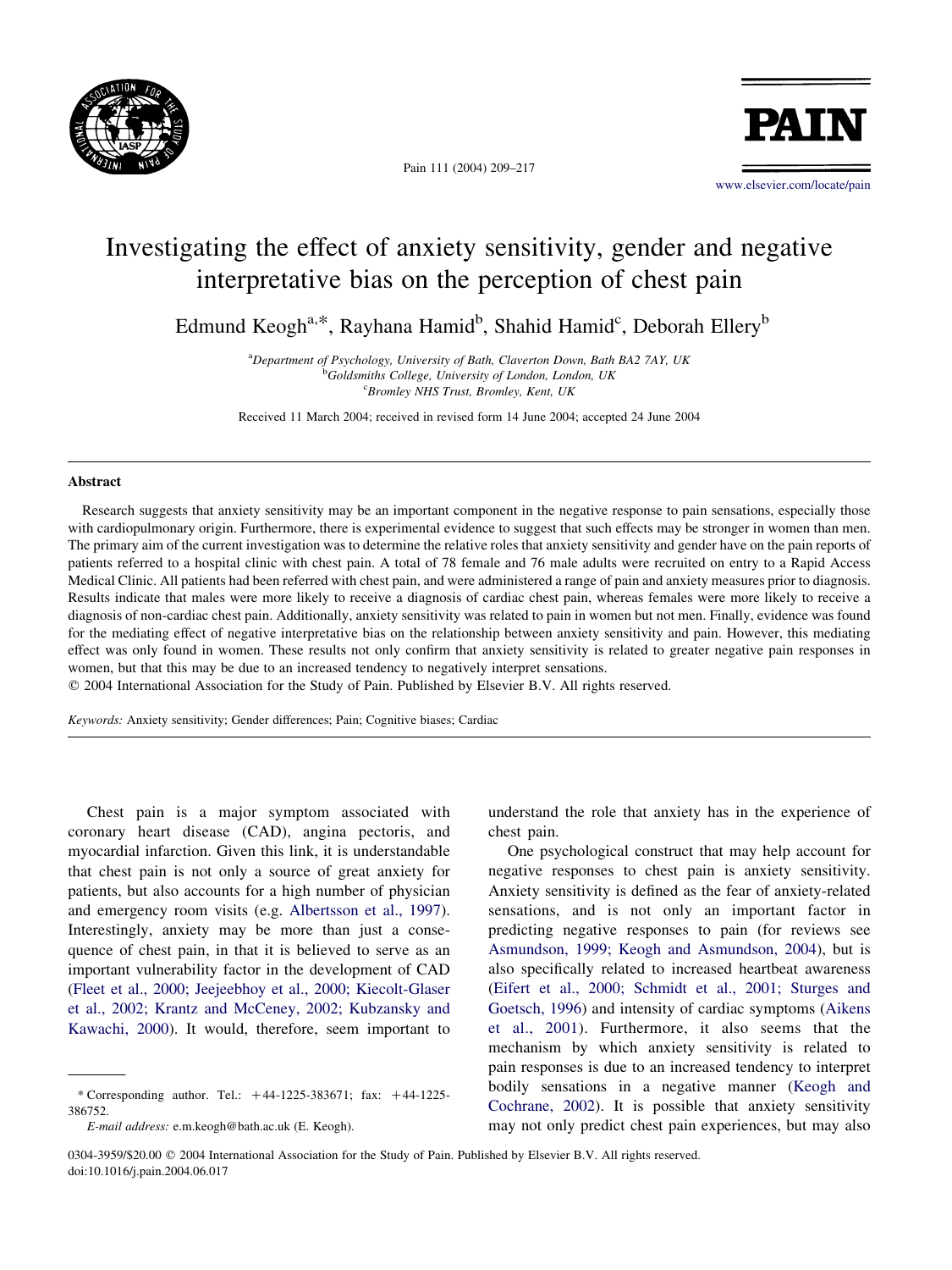point to psychological reasons for the existence of such a relationship.

If anxiety sensitivity is related to the experience of chest pain it is also very likely that important gender differences may be operative in this context. Men and women differ with respect to chest pain symptoms and outcome, in that women report experiencing more visceral pain sensations than men ([Abbey and Stewart, 2000; Eslick et al., 2003;](#page--1-0) [Fillingim, 2000; Kyker and Limacher, 2002; Roeters van](#page--1-0) [Lennep et al., 2002; Wenger, 2002](#page--1-0)). Furthermore, the effects of anxiety sensitivity on experimental pain are moderated by gender, in that anxiety sensitivity is related to higher pain sensitivity in women, but not men ([Keogh and](#page--1-0) [Birkby, 1999\)](#page--1-0).

The above review indicates that anxiety sensitivity, negative interpretative bias and gender may all be important in the experience of chest pain. However, no research to date has examined all these variables together in the same study. The primary objective of the current investigation was, therefore, to determine the relative roles these three factors have on patient experiences of chest pain. We specifically predicted that:

- 1. anxiety sensitivity would be related to higher negative pain experiences;
- 2. negative interpretative bias would mediate the relationship between anxiety sensitivity and pain;
- 3. gender would moderate the above-mentioned relationships.

### 1. Method

#### 1.1. Participants

A total of 154 adults were recruited from the Rapid Access Medical Clinic (RAMC) at Bromley Hospital NHS Trust, United Kingdom. There were 78 females and 76 males. Age ranged between 29 and 84 years (mean= $61.27$ years,  $SD = 11.94$ ). The majority were married or living with a partner (70%), and the remainder were either single  $(4\%)$ , divorced/separated  $(9\%)$  or widowed  $(10\%)$ . Eightytwo percent classified themselves as White European, and 61% reported having some educational qualification, e.g. O-levels, A-levels, higher degree, professional qualification. Patients were screened and excluded from participating if they reported previous mental health problems, and/or known cardiac history (e.g. angina). Given the questionnaire nature of the study, patients who had English as a second language were excluded, as were children and patients from vulnerable groups (as ascertained from medical records, physician referral, etc.). All participants had been referred to the RAMC by their general practitioner or a physician following a new episode of chest pain, and so at this stage were considered acute pain patients.

## 1.2. Questionnaire measures

#### 1.2.1. Anxiety sensitivity index (ASI; [Reiss et al., 1986](#page--1-0))

The ASI consists of 16 items designed to assess an individual's fear of anxiety-related sensations. It contains items relating to cardiac sensations, as well as items relating to social and cognitive concerns. Respondents are asked to indicate on a 5-point scale (scored 0–4) how much they agree with each item, which is summed to produce a total ASI score. Internal consistency of the ASI is good, with Cronbach's alpha ranging from 0.82 to 0.91, and test–retest reliability has been reported to be 0.71 for college students over a 3-year period ([Maller and Reiss, 1992; Peterson and](#page--1-0) [Plehn, 1999\)](#page--1-0).

#### 1.2.2. McGill pain questionnaire (MPQ; [Melzack, 1975](#page--1-0))

The MPQ served as the measure of pain. The MPQ consists of 78 adjectives grouped into 20 subclasses describing different aspects of pain. These sub-scales can further be split into four categories of pain descriptors: sensory, affective, evaluative and miscellaneous. Patients are instructed to circle the words that best describe their pain for each of the 20 subclasses. Pain scores are determined using the rank values technique, which involves ranking each word within each subclass. These values are then added up to obtain a pain rating index for each of the four main categories, as well as a total pain index. In their review of pain measures, [Melzack and Katz \(1999\)](#page--1-0) report that the MPQ is a valid, reliable, consistent and useful method of assessing pain. The MPQ has good discriminant validity, in that it is able to discriminate between different pain conditions. They also report that there is good evidence for consistency across a range of different cultural and educational groups.

## 1.2.3. General health questionnaire: 12-item version (GHQ; [Goldberg and Hillier, 1979](#page--1-0))

The GHQ was administered to assess general mental health. Respondents are instructed to rate each item on a 4 point Likert-type scale, ranging from 0 ('Not at all') to 3 ('Much more than usual'). Scale items are couched in terms of how the person has been feeling over the past few weeks, and higher scores are generally taken to indicate greater degrees of mental ill-health ([Banks et al., 1980](#page--1-0)). The GHQ is one of the most widely used psychometric measures in health and psychiatry and has good reliability and validity (e.g. [Goldberg et al., 1997; Werneke et al., 2000](#page--1-0)).

## 1.2.4. Body sensations interpretation questionnaire (BSIQ; [Clark et al., 1997\)](#page--1-0)

The BSIQ consists of 27 ambiguous scenarios related to panic-related bodily sensations (e.g. chest sensation), social events (e.g. someone laughing), external events (e.g. noise at night), and other bodily symptoms that are not crucial to panic disorder (e.g. skin spot). For each scenario, respondents are presented with three possible explanations,